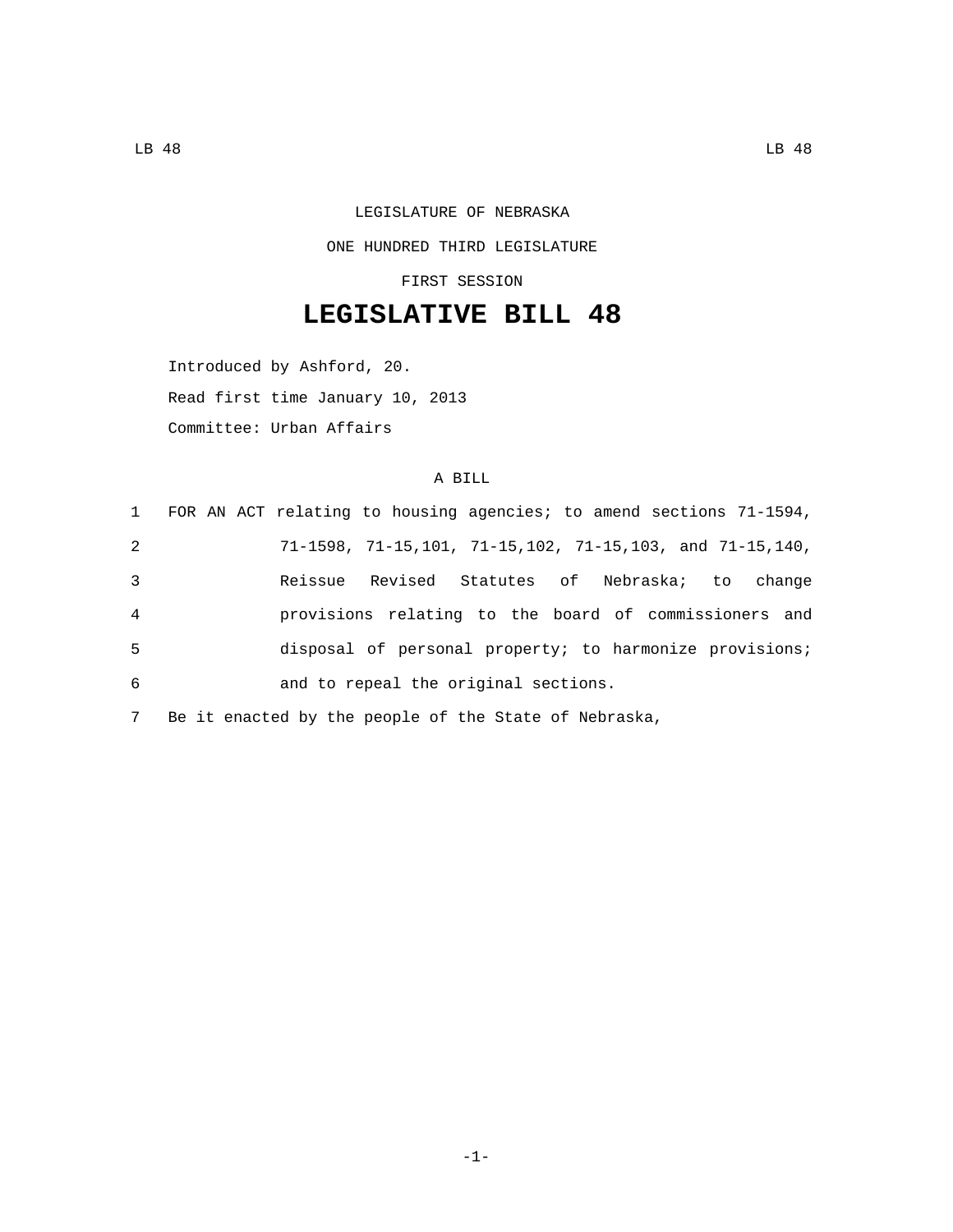Section 1. Section 71-1594, Reissue Revised Statutes of 2 Nebraska, is amended to read:

 71-1594 When the governing body of any city or county, as the case may be, has determined by resolution or ordinance as set forth in section 71-1578 that it is expedient to establish a local housing agency: (1) In the case of cities other than cities of the metropolitan class, the chief elected official of such city shall 8 appoint at least five and not more than seven adult persons; and (2) in the case of cities of the metropolitan class, the chief elected official of such city shall appoint at least five adult persons; and 11 (3) in the case of counties, the county board shall appoint at least five and not more than seven adult persons, and all such persons shall be residents of the area of operation of the agency. If the selection of a resident commissioner is required under section 71-15,104, then at least one such person shall be a resident commissioner selected as provided in such section. In cities of the 17 metropolitan class, the chief elected official shall not appoint more than one resident of the same city council district to serve at the same time as a member of the board of commissioners of a local housing agency created by the city. In counties that elect the members of the county board by district, the county board shall not appoint more than one resident of the same county board district to serve at the same time as a member of the board of commissioners of a 24 local housing agency created by the county. Such persons so appointed shall constitute the governing body of the local housing agency and

-2-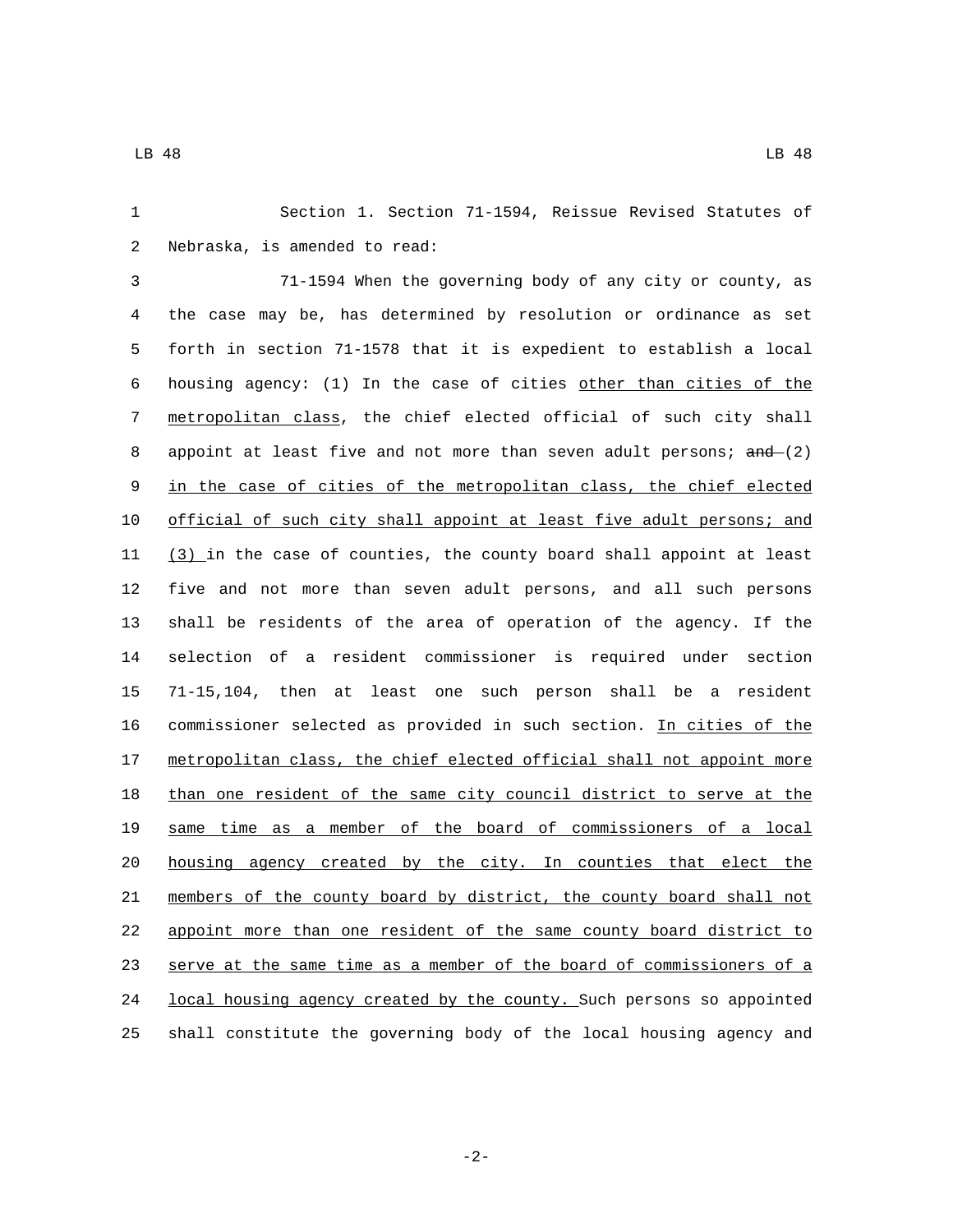LB 48 LB 48

1 shall be called commissioners.

 Sec. 2. Section 71-1598, Reissue Revised Statutes of Nebraska, is amended to read:3

 71-1598 In the case of local housing agencies, the commissioners who are first appointed shall be designated to serve for terms of one, two, three, four, and five years, respectively, from the date of their appointment, but thereafter commissioners shall be appointed for terms of five years. In the case of housing agencies when the appointing authority has elected to have more than five commissioners as provided in section 71-1594, or has elected to add one or two commissioners to a presently existing housing agency, the sixth commissioner who is first appointed shall be designated to 13 serve for a term of four years, and the seventh commissioner who is 14 additional commissioners who are first appointed shall be designated 15 to serve for a term of five years, from the date of his or her appointment, but thereafter the commissioners shall be appointed for 17 terms of five years.

 Sec. 3. Section 71-15,101, Reissue Revised Statutes of 19 Nebraska, is amended to read:

 71-15,101 Every commissioner shall be a resident of the area of operation of the housing agency which he or she has been appointed to serve. However, if after appointment a commissioner ceases to reside in the local housing agency's area of operation, his or her term of office shall automatically terminate and a successor shall be appointed to fill such vacancy in the manner provided in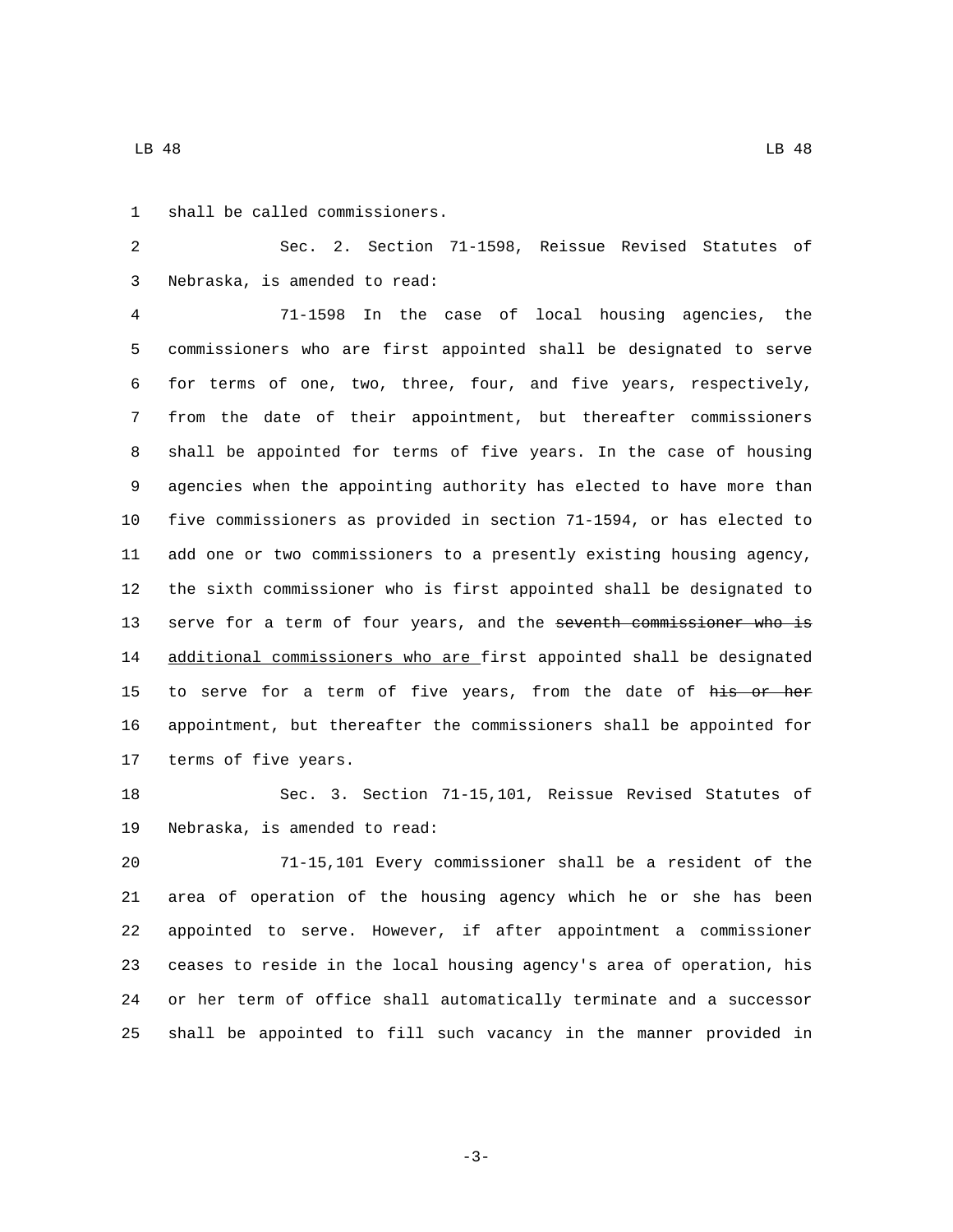| $\mathbf{1}$ | sections 71-1594 to 71-15,105. Any commissioner who ceases to reside  |
|--------------|-----------------------------------------------------------------------|
| 2            | within the area of operation of the local housing agency in which     |
| 3            | such commissioner serves shall immediately so inform the board of     |
| 4            | commissioners of the agency and the appointing authority of his or    |
| 5            | her change in residence. No person who has been convicted of a felony |
| 6            | shall be eligible for appointment or service as a commissioner. Any   |
| 7            | person serving as a commissioner of a local housing agency for a city |
| 8            | of the metropolitan class or county shall, at the expense of the      |
| 9            | local housing agency, attain a commissioner's certification from the  |
| 10           | National Association of Housing and Redevelopment Officials, or       |
| 11           | equivalent certification from a nationally recognized professional    |
| 12           | association in the housing and redevelopment field as determined by   |
| 13           | the local housing agency, within twelve months after the date of      |
| 14           | appointment or by December 31, 2014, whichever is later, or shall be  |
| 15           | deemed to have resigned his or her position effective at the end of   |
| 16           | that time.                                                            |
| 17           | Sec. 4. Section 71-15,102, Reissue Revised Statutes of                |
| 18           | Nebraska, is amended to read:                                         |
| 19           | 71-15,102 (1) In the case of a city of the metropolitan               |
| 20           | class: $\frac{1}{1}$ at                                               |
| 21           | (a) At least one commissioner shall be a member of a                  |
| 22           | racial minority; and -                                                |
| 23           | (b) Commissioners shall be appointed as representatives               |
| 24           | of one of the following professions:                                  |
| 25           | (i) Real estate development or management;                            |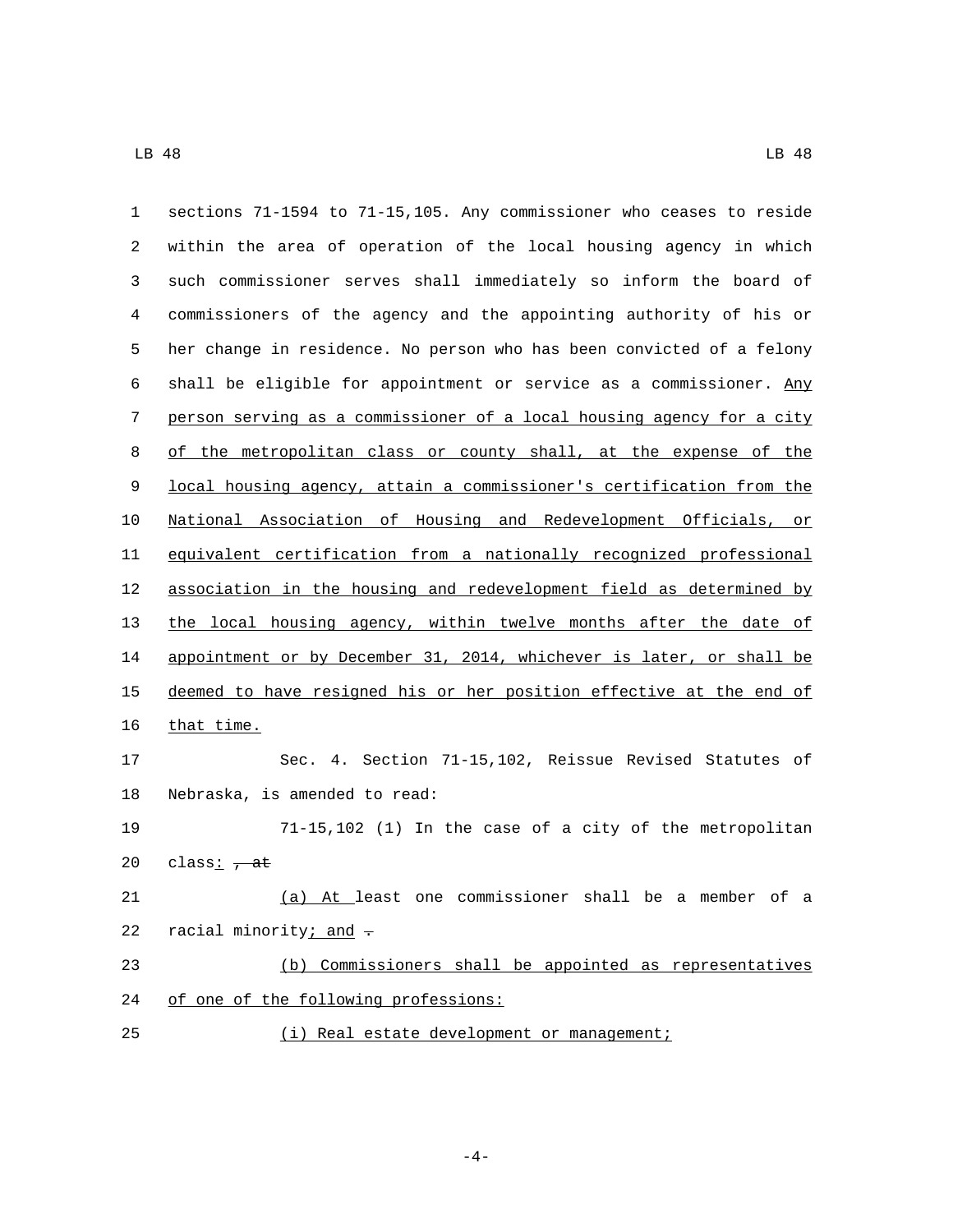| $\mathbf{1}$      | $(i)$ Accounting;                                                |
|-------------------|------------------------------------------------------------------|
| 2                 | (iii) Banking or finance;                                        |
| 3                 | (iv) Real estate brokerages;                                     |
| 4                 | (v) Chief executive officer of a for-profit corporation          |
| 5                 | or nonprofit agency; and                                         |
| 6                 | (vi) Law or business management.                                 |
| 7                 | $(2)$ In the case of a county:                                   |
| 8                 | (a) Not $\tau$ not more than three members of a housing agency   |
| 9                 | shall be residents of the same incorporated community within the |
| 10                | county; and $\tau$                                               |
| 11                | (b) Commissioners shall be appointed as representatives          |
| $12 \overline{ }$ | of one of the following professions:                             |
| 13                | (i) Real estate development or management;                       |
| 14                | (ii) Accounting;                                                 |
| 15                | (iii) Banking or finance;                                        |
| 16                | (iv) Real estate brokerages;                                     |
| 17                | (v) Chief executive officer of a for-profit corporation          |
|                   |                                                                  |

18 or nonprofit agency; and

19 (vi) Law or business management.

20 (3) No elected official shall be a member of a housing 21 authority in a city of the first or metropolitan class or a county.

22 Sec. 5. Section 71-15,103, Reissue Revised Statutes of 23 Nebraska, is amended to read:

24 71-15,103 The Except in cities of the first or 25 metropolitan class, the governing body of any city in which a housing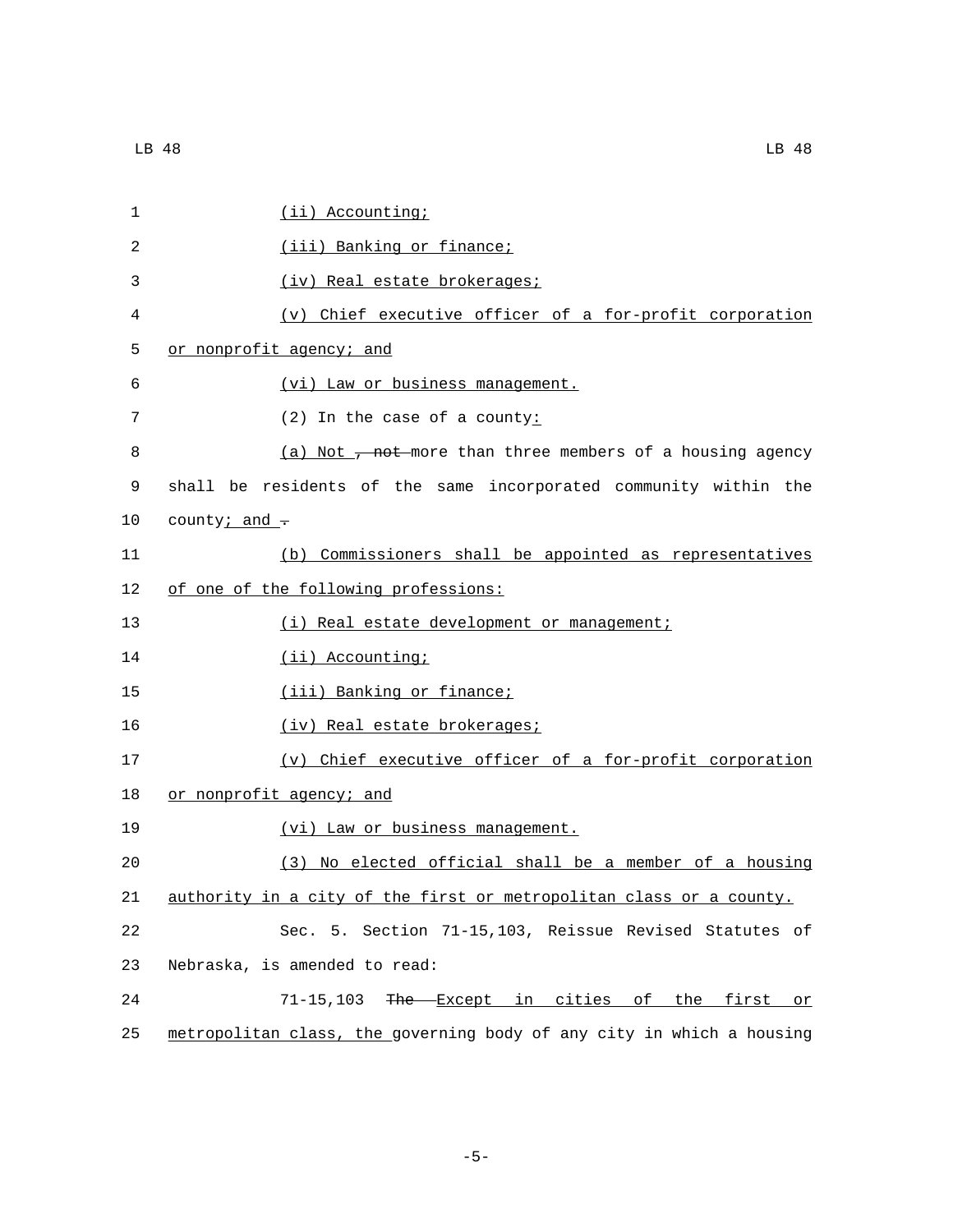agency has been or may be created may appoint one of its members to serve as one of the five commissioners of such housing agency for such term as the governing body may determine. Notwithstanding any other provision of the Nebraska Housing Agency Act, it shall not be considered a conflict of interest if such person so appointed as a commissioner votes on any matter involving the city. In the event that the governing body of the city intends that a commissioner's appointment is made with the intention that such commissioner represent the city, then his or her certificate of appointment shall so state. In the event that any such commissioner so appointed and designated shall cease to serve as a member of the governing body of a city, then his or her term of office shall automatically terminate and a successor shall be appointed to fill the vacancy in the manner 14 provided in sections 71-1594 to 71-15,105.

 Sec. 6. Section 71-15,140, Reissue Revised Statutes of 16 Nebraska, is amended to read:

 71-15,140 A housing agency may adopt and promulgate reasonable rules and regulations consistent with the purposes of the Nebraska Housing Agency Act concerning personal property of residents and other persons located in a development of the agency, and if such personal property is not removed from a dwelling unit at the time of the termination of the lease, at the time of vacation or abandonment of the dwelling unit, or at the time of the death of any resident, an agency may remove the same and store such property in a secure location at the resident's risk and expense. If possession of such

LB 48 LB 48